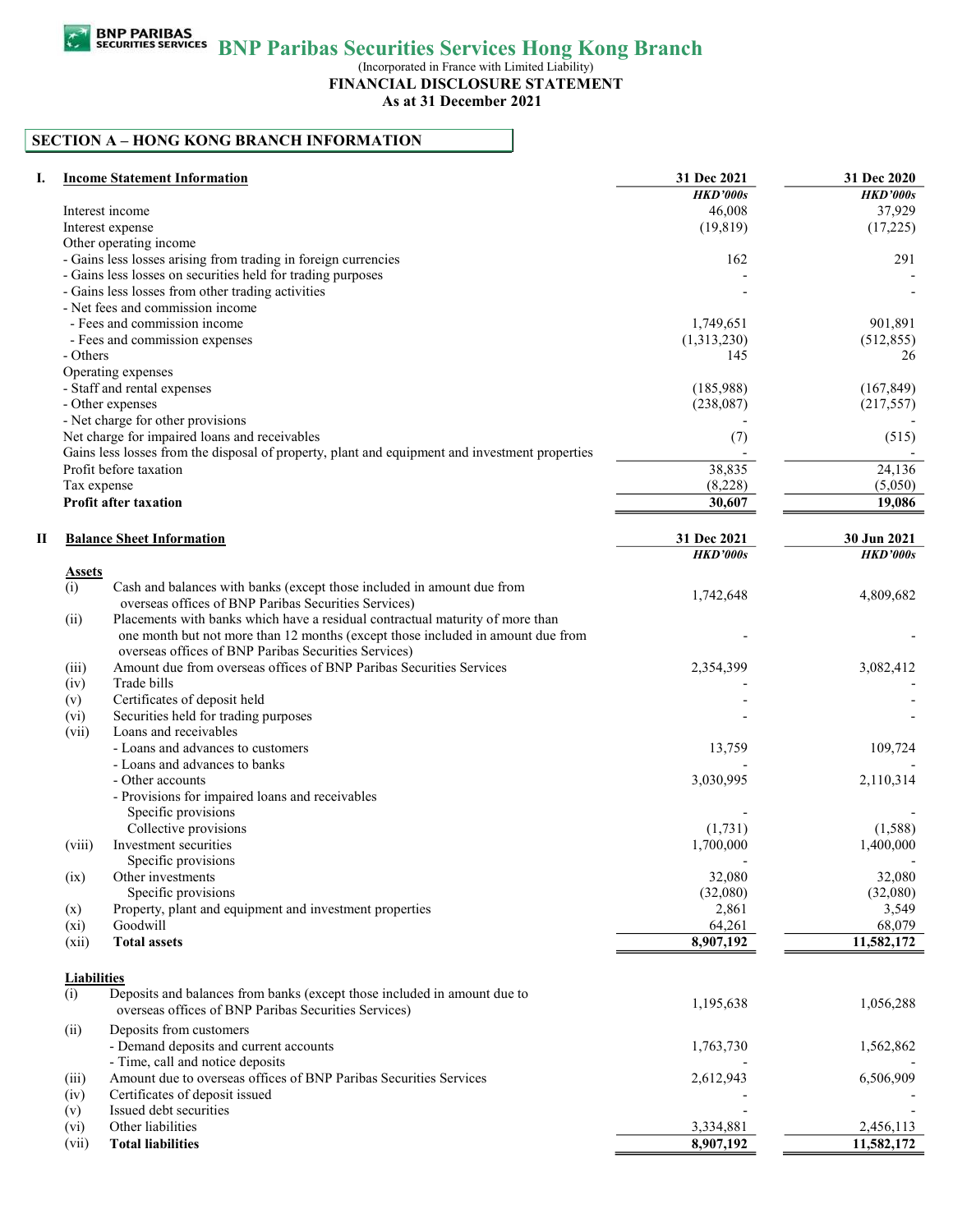| ш | <b>Additional Balance Sheet Information</b>           |                 | 31 Dec 2021                                      | 30 Jun 2021     |                                                  |
|---|-------------------------------------------------------|-----------------|--------------------------------------------------|-----------------|--------------------------------------------------|
|   | (i) Loans and Advances to Customers                   | <b>HKD'000s</b> | % to total loans<br>and advances<br>to customers | <b>HKD'000s</b> | % to total loans<br>and advances<br>to customers |
|   | 1. Impaired loans and advances* to customers          |                 |                                                  |                 |                                                  |
|   | - The amount of impaired loans and advances           |                 | $0\%$                                            |                 | $0\%$                                            |
|   | - The amount of specific provisions                   |                 | $0\%$                                            |                 | $0\%$                                            |
|   | - The amount of collective provisions                 |                 | $0\%$                                            |                 | $0\%$                                            |
|   | - Market value of collateral                          |                 |                                                  |                 |                                                  |
|   | Covered portion of total overdue loans and advances   |                 |                                                  |                 |                                                  |
|   | Uncovered portion of total overdue loans and advances |                 |                                                  |                 |                                                  |
|   |                                                       |                 |                                                  |                 |                                                  |

2. No impaired loans and advances to banks as at 31 Dec 2021 and 30 Jun 2021.

 \* Impaired loans are advances to customers which have been classified as "substandard", "doubtful" and "loss" in accordance with the HKMA Return of Loans and Advances and Provisions (Form MA(BS)2A) completion instructions.

### (ii) Sector Information

|                                                          | 31 Dec 2021 |              | 30 Jun 2021     |              |
|----------------------------------------------------------|-------------|--------------|-----------------|--------------|
| 1. Loans and advances for use in Hong Kong               | HKD'000s    | % collateral | <b>HKD'000s</b> | % collateral |
| Industrial, commercial and financial                     |             | covered      |                 | covered      |
| - Property development                                   |             | $0\%$        |                 | $0\%$        |
| - Property investment                                    |             | $0\%$        |                 | $0\%$        |
| - Financial concerns                                     |             | $0\%$        |                 | $0\%$        |
| - Stockbrokers                                           | 13,759      | $0\%$        | 109,724         | $0\%$        |
| - Wholesale and retail trade                             |             | $0\%$        |                 | $0\%$        |
| - Manufacturing                                          |             | $0\%$        |                 | $0\%$        |
| - Transport and transport equipment                      |             | $0\%$        |                 | $0\%$        |
| - Recreational activities                                |             | $0\%$        |                 | $0\%$        |
| - Information technology                                 |             | $0\%$        |                 | $0\%$        |
| - Others                                                 |             | $0\%$        |                 | $0\%$        |
| Individuals                                              |             |              |                 |              |
| - Loans for the purchase of other residential properties |             | $0\%$        |                 | $0\%$        |
| - Others                                                 |             | $0\%$        |                 | $0\%$        |
| 2. Trade finance                                         |             | $0\%$        |                 | $0\%$        |
| 3. Loans and advances for use outside Hong Kong          |             | $0\%$        |                 | $0\%$        |
| Total loans and advances to customers                    | 13,759      |              | 109,724         |              |

# (iii) Non-Bank Mainland China Exposures

|       |                                                                                                          |                              | 31 Dec 2021                   |       |
|-------|----------------------------------------------------------------------------------------------------------|------------------------------|-------------------------------|-------|
|       | <b>Equivalent in HKD Millions</b><br>Type of counterparties                                              | On-balance<br>sheet exposure | Off-balance<br>sheet exposure | Total |
|       | Central government, central government-owned entities and their subsidiaries and<br>joint ventures (JVs) | $\mathfrak{D}$               |                               | 2     |
| 2.    | Local governments, local government-owned entities and their subsidiaries and JVs                        |                              |                               |       |
| 3.    | PRC nationals residing in Mainland China or other entities incorporated in Mainland                      |                              |                               |       |
|       | China and their subsidiaries and JVs                                                                     |                              |                               |       |
| 4.    | Other entities of central government not reported in item 1 above                                        |                              |                               |       |
| 5.    | Other entities of local governments not reported in item 2 above                                         |                              |                               |       |
| 6.    | PRC nationals residing outside Mainland China or entities incorporated outside                           |                              |                               |       |
|       | Mainland China where the credit is granted for use in Mainland China                                     |                              |                               |       |
| 7.    | Other counterparties where the exposures are considered by BNP Paribas Securities                        |                              |                               |       |
|       | Services to be non-bank Mainland China exposures                                                         |                              |                               |       |
| Total |                                                                                                          |                              |                               |       |
|       | Total assets after provision                                                                             | 8,907                        |                               |       |
|       | On-balance sheet exposures as percentage of total assets                                                 | $0.02\%$                     |                               |       |
|       |                                                                                                          |                              | 30 Jun 2021                   |       |
|       | <b>Equivalent in HKD Millions</b>                                                                        | On-balance                   | Off-balance                   | Total |
|       | Type of counterparties                                                                                   | sheet exposure               | sheet exposure                |       |

|  | Type of counterparties |
|--|------------------------|

- 1. Central government, central government-owned entities and their subsidiaries and joint ventures (JVs) 1 1
	- 2. Local governments, local government-owned entities and their subsidiaries and JVs - -
	- 3. PRC nationals residing in Mainland China or other entities incorporated in Mainland China and their subsidiaries and JVs 1 and 1 - 1 1 and 1 - 1 1 and 1 - 1 1 and 1 - 1 1 and 1 and 1 and 1 and 1  $\frac{1}{2}$  1 and 1 and 1 and 1 and 1 and 1 and 1 and 1 and 1 and 1 and 1 and 1 and 1 and 1 and 1 and 1 and 1 and
	- 4. Other entities of central government not reported in item  $1$  above  $5 -$  Other entities of least expression at reported in item  $2$  above
	-

| Other entities of local governments not reported in item 2 above                        |          |  |
|-----------------------------------------------------------------------------------------|----------|--|
| PRC nationals residing outside Mainland China or entities incorporated outside<br>6.    |          |  |
| Mainland China where the credit is granted for use in Mainland China                    |          |  |
| Other counterparties where the exposures are considered by BNP Paribas Securities<br>8. |          |  |
| Services to be non-bank Mainland China exposures                                        |          |  |
| Total                                                                                   |          |  |
| Total assets after provision                                                            | 11,582   |  |
| On-balance sheet exposures as percentage of total assets                                | $0.02\%$ |  |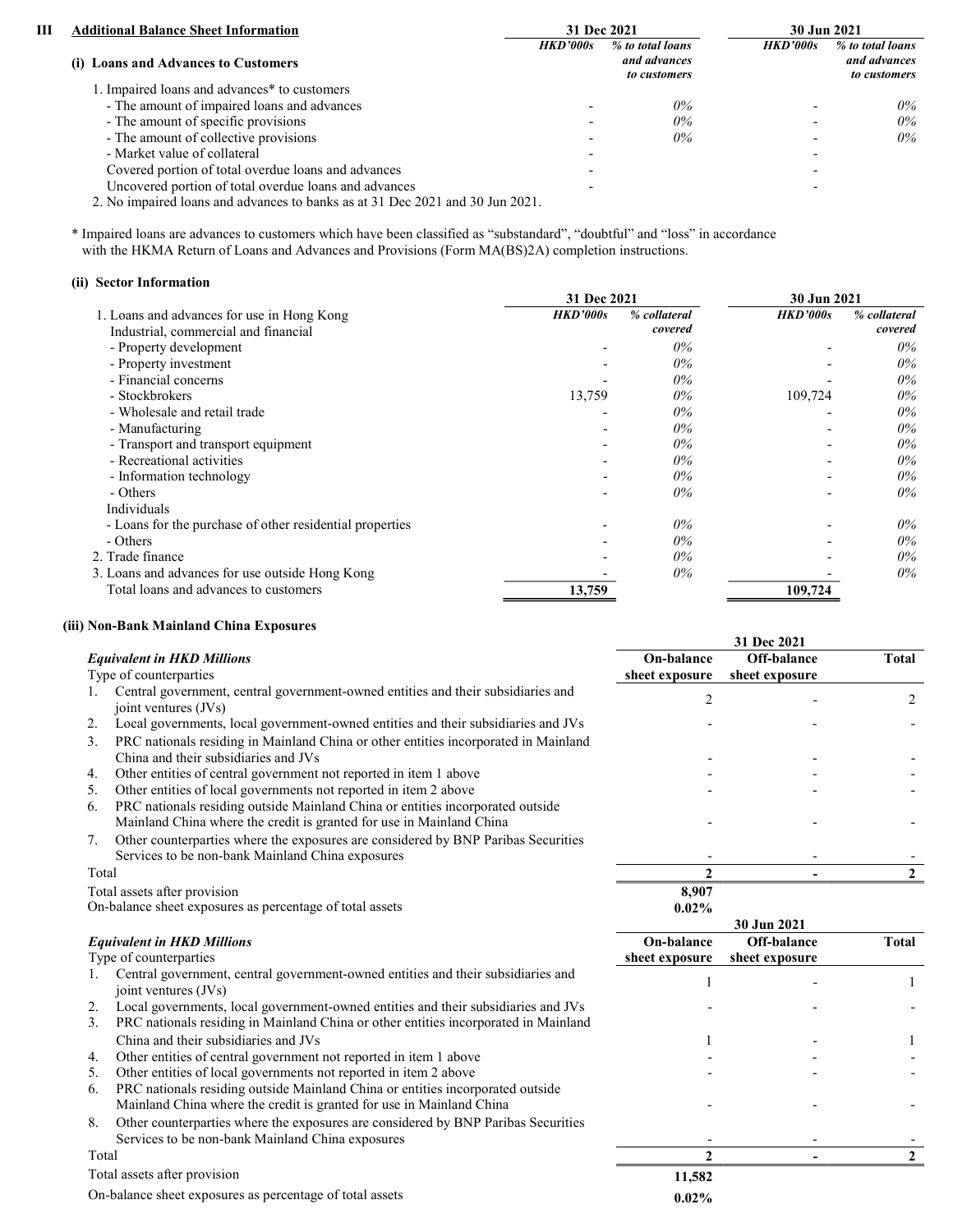#### (iv) International Claims by Major Countries or Geographical Segments

 International claims are exposures of counterparties based on the location of the counterparties after taking into account any recognized risk transfer. International claims on individual geographical areas amounting to 10% or more of the total international claims are as follows :

|                                   | 31 Dec 2021  |                          |                                           |                                 |                          |              |  |  |
|-----------------------------------|--------------|--------------------------|-------------------------------------------|---------------------------------|--------------------------|--------------|--|--|
| <b>Equivalent in HKD Millions</b> | <b>Banks</b> | <b>Official</b>          | Non-bank private sector                   |                                 | <b>Others</b>            | <b>Total</b> |  |  |
|                                   |              | <b>Sector</b>            | Non-bank financial<br><b>institutions</b> | Non-financial<br>private sector |                          |              |  |  |
| 1. Developed countries            | 3,456        | $\overline{\phantom{0}}$ | 61                                        |                                 | $\blacksquare$           | 3,517        |  |  |
| of which France                   | 3,022        | $\overline{a}$           | 20                                        |                                 | $\overline{\phantom{a}}$ | 3.042        |  |  |
| 2. Developing Asia Pacific        | 26           | $\overline{\phantom{0}}$ |                                           |                                 | $\blacksquare$           | 28           |  |  |
| of which China                    | 26           | $\overline{a}$           |                                           |                                 | $\overline{\phantom{0}}$ | 26           |  |  |
| 3. Offshore centres               | 489          |                          | 1.562                                     |                                 | $\blacksquare$           | 2,051        |  |  |
| of which Hong Kong                | 489          |                          | 1,542                                     |                                 | $\overline{\phantom{a}}$ | 2.031        |  |  |

|                                   | 30 Jun 2021              |                          |                                           |                                 |                          |       |  |
|-----------------------------------|--------------------------|--------------------------|-------------------------------------------|---------------------------------|--------------------------|-------|--|
| <b>Equivalent in HKD Millions</b> | <b>Banks</b>             | <b>Official</b>          | Non-bank private sector                   | <b>Others</b>                   | <b>Total</b>             |       |  |
|                                   |                          | <b>Sector</b>            | Non-bank financial<br><i>institutions</i> | Non-financial<br>private sector |                          |       |  |
| 1. Developed countries            | 3.742                    |                          | 173                                       |                                 | $\overline{\phantom{0}}$ | 3,915 |  |
| of which France                   | 3,444                    | $\overline{\phantom{0}}$ | 20                                        |                                 | $\overline{\phantom{a}}$ | 3,464 |  |
| 2. Developing Asia Pacific        | 1.097                    | $\overline{\phantom{a}}$ |                                           |                                 | $\overline{\phantom{0}}$ | 1,099 |  |
| of which China                    | 1.097                    | $\overline{\phantom{0}}$ | $\overline{\phantom{0}}$                  |                                 | $\overline{\phantom{a}}$ | 1.097 |  |
| 3. Offshore centres               | $\overline{\phantom{0}}$ |                          | 1.470                                     |                                 | $\overline{\phantom{a}}$ | 1.470 |  |
| of which Hong Kong                |                          |                          | 1,451                                     |                                 | $\overline{\phantom{a}}$ | 1,451 |  |

#### (v) Loans and Advances to Customers by Geographical Segments

The analysis of loans and advances to customers by geographical segments, which is significant according to location of the counterparties after taking into account any recognized risk transfer (constitute 10% or more of the total loans and advances to customers), are as follows :

|                                   |                                                    | 31 Dec 2021                                       |                                                          |                                                    | 30 Jun 2021                                       |                                                          |
|-----------------------------------|----------------------------------------------------|---------------------------------------------------|----------------------------------------------------------|----------------------------------------------------|---------------------------------------------------|----------------------------------------------------------|
| <b>Equivalent in HKD Millions</b> | <b>Total loans</b><br>and advances<br>to customers | Loans and<br>advances<br>overdue over<br>3 months | <b>Impaired</b><br>loans and<br>advances to<br>customers | <b>Total loans</b><br>and advances<br>to customers | Loans and<br>advances<br>overdue over<br>3 months | <b>Impaired</b><br>loans and<br>advances to<br>customers |
| <b>United States</b>              |                                                    |                                                   |                                                          |                                                    |                                                   |                                                          |
| France                            |                                                    |                                                   |                                                          |                                                    |                                                   |                                                          |
| Australia                         |                                                    |                                                   |                                                          | l 10                                               |                                                   |                                                          |
| Total                             |                                                    |                                                   |                                                          | 110                                                |                                                   |                                                          |

#### (vi) Currency Risk

|                                   | 31 Dec 2021 |            |       |  |  |
|-----------------------------------|-------------|------------|-------|--|--|
| <b>Equivalent in HKD Millions</b> | USD         | <b>EUR</b> | Total |  |  |
| Spot assets                       | 239         | 107        | 346   |  |  |
| Spot liabilities                  | (218)       | (118)      | (336) |  |  |
| Forward purchases                 |             |            |       |  |  |
| Forward sales                     |             |            |       |  |  |
| Net options position              |             |            |       |  |  |
| Net long(short)position           | 21          |            |       |  |  |
| Net structural position           |             |            |       |  |  |

|                                   | 30 Jun 2021 |            |       |  |
|-----------------------------------|-------------|------------|-------|--|
| <b>Equivalent in HKD Millions</b> | <b>USD</b>  | <b>EUR</b> | Total |  |
| Spot assets                       | 326         | 108        | 434   |  |
| Spot liabilities                  | (306)       | (114)      | (420) |  |
| Forward purchases                 |             |            |       |  |
| Forward sales                     |             |            |       |  |
| Net options position              |             |            |       |  |
| Net long(short)position           | 20          | (6)        |       |  |
| Net structural position           |             |            |       |  |

 Net position (in absolute terms) in a particular foreign currency constitute not less than 10% of the institution's total net position in all foreign currencies. The net option position is calculated using the delta equivalent approach.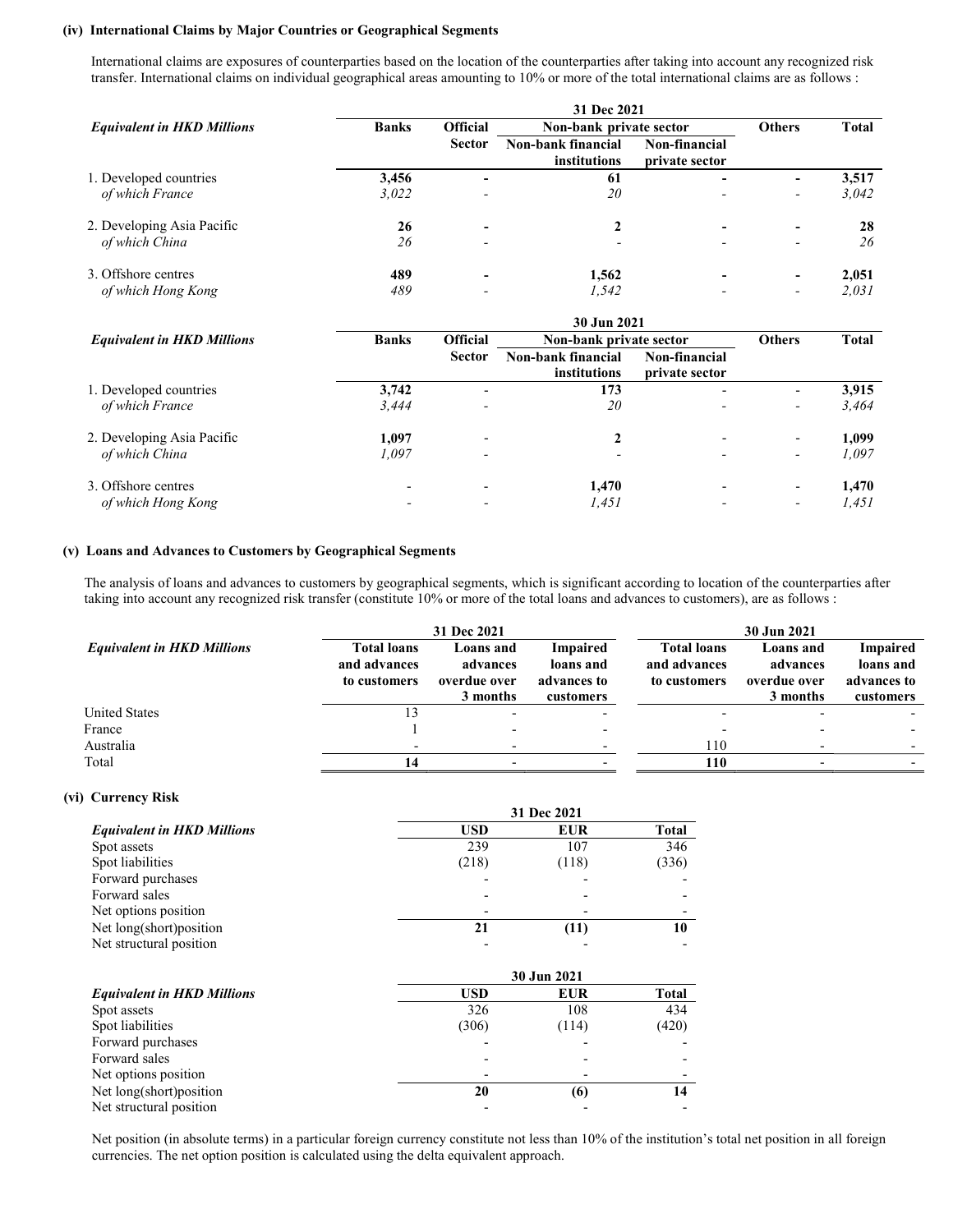| (vii) Overdue or Rescheduled Assets                                           | 31 Dec 2021 |                                                  | 30 Jun 2021 |                                                  |
|-------------------------------------------------------------------------------|-------------|--------------------------------------------------|-------------|--------------------------------------------------|
|                                                                               | HKD'000s    | % to total loans<br>and advances<br>to customers | HKD'000s    | % to total loans<br>and advances<br>to customers |
| 1. Loans and advances to customers which have been overdue for                |             |                                                  |             |                                                  |
| - more than 3 months but not more than 6 months                               |             | $0\%$                                            |             | $0\%$                                            |
| - more than 6 months but not more than one year                               |             | $0\%$                                            |             | $0\%$                                            |
| - more than one year                                                          |             | $0\%$                                            |             | $0\%$                                            |
| - The amount of specific provisions                                           |             |                                                  |             |                                                  |
| - Market value of collateral                                                  |             |                                                  |             |                                                  |
| No collateral held in respect of the overdue loans and advances to customers. |             |                                                  |             |                                                  |
| 2. Other assets to customers which have been overdue for                      |             |                                                  |             |                                                  |
| - more than 3 months but not more than 6 months                               |             |                                                  |             |                                                  |
| - more than 6 months but not more than one year                               |             |                                                  |             |                                                  |
| - more than one year                                                          |             |                                                  |             |                                                  |
| 3. Rescheduled assets to customers, excluding those which have been           |             |                                                  |             |                                                  |
| overdue for more than 3 months                                                |             | $0\%$                                            |             | $0\%$                                            |
| 4. Loans and advances to banks which have been overdue for                    |             |                                                  |             |                                                  |
| - more than 3 months but not more than 6 months                               |             | $0\%$                                            |             | $0\%$                                            |
|                                                                               |             |                                                  |             |                                                  |

5. No rescheduled assets to banks as at 31 Dec 2021 and 30 Jun 2021.

6. No repossessed assets as at 31 Dec 2021 and 30 Jun 2021.

# IV. Off Balance Sheet Exposures 31 Dec 2021 30 Jun 2021 HKD'000s HKD'000s

| 1. Contingent liabilities and commitments |  |
|-------------------------------------------|--|
| - Direct credit substitutes               |  |
| - Transaction-related contingencies       |  |
| - Trade-related contingencies             |  |
| - Other commitments                       |  |
| - Others                                  |  |
| 2. Derivatives (Notional amounts)         |  |
| - Exchange rate contracts**               |  |
| - Interest rate contracts                 |  |
| - Others                                  |  |
| 3. Total fair value of derivatives        |  |
| - Exchange rate contracts**               |  |
| - Interest rate contracts                 |  |
| - Others                                  |  |

\*\* Excluding forward foreign exchange contracts arising from swap deposit arrangements.

# V. Liquidity Information Disclosure

### (i) Liquidity Maintenance Ratio (LMR)

|                                 | 31 Dec 2021 | 31 Dec 2020 |
|---------------------------------|-------------|-------------|
| Average LMR for 3 months period | 88.72%      | 83.23%      |

 The average liquidity maintenance ratio is the arithmetic mean of each months' average LMR calculated in accordance with the Banking (Liquidity) Rules.

Details of liquidity information can be found in the News & Press section of our website www.bnpparibas.com.hk.

(ii) BPSS HK Branch on and off balance sheet\*\*

|                                      |     | 31 Dec 2021                                                                                             |             |         | 31 Dec 2020                    |             |  |
|--------------------------------------|-----|---------------------------------------------------------------------------------------------------------|-------------|---------|--------------------------------|-------------|--|
| <b>Equivalent in HKD Billions</b>    |     | Contractual maturity of cash<br>flows and securities flows<br>Total *<br>arising from the relevant bank |             |         | Contractual maturity of cash   |             |  |
|                                      |     |                                                                                                         |             | Total * | flows and securities flows     |             |  |
|                                      |     |                                                                                                         |             |         | arising from the relevant bank |             |  |
| On balance sheet liabilities         |     | Up to 1<br>vear                                                                                         | Over 1 year |         | Up to 1 year                   | Over 1 vear |  |
| Total On balance sheet liabilities * | 8.9 |                                                                                                         |             | 10.1    | 10.1                           |             |  |
| Total Off balance sheet obligations  |     |                                                                                                         |             |         |                                |             |  |

 \* Total column represents PV of amount payable arising from derivative contracts and balancing amount not the cash flow as shown in each time buckets.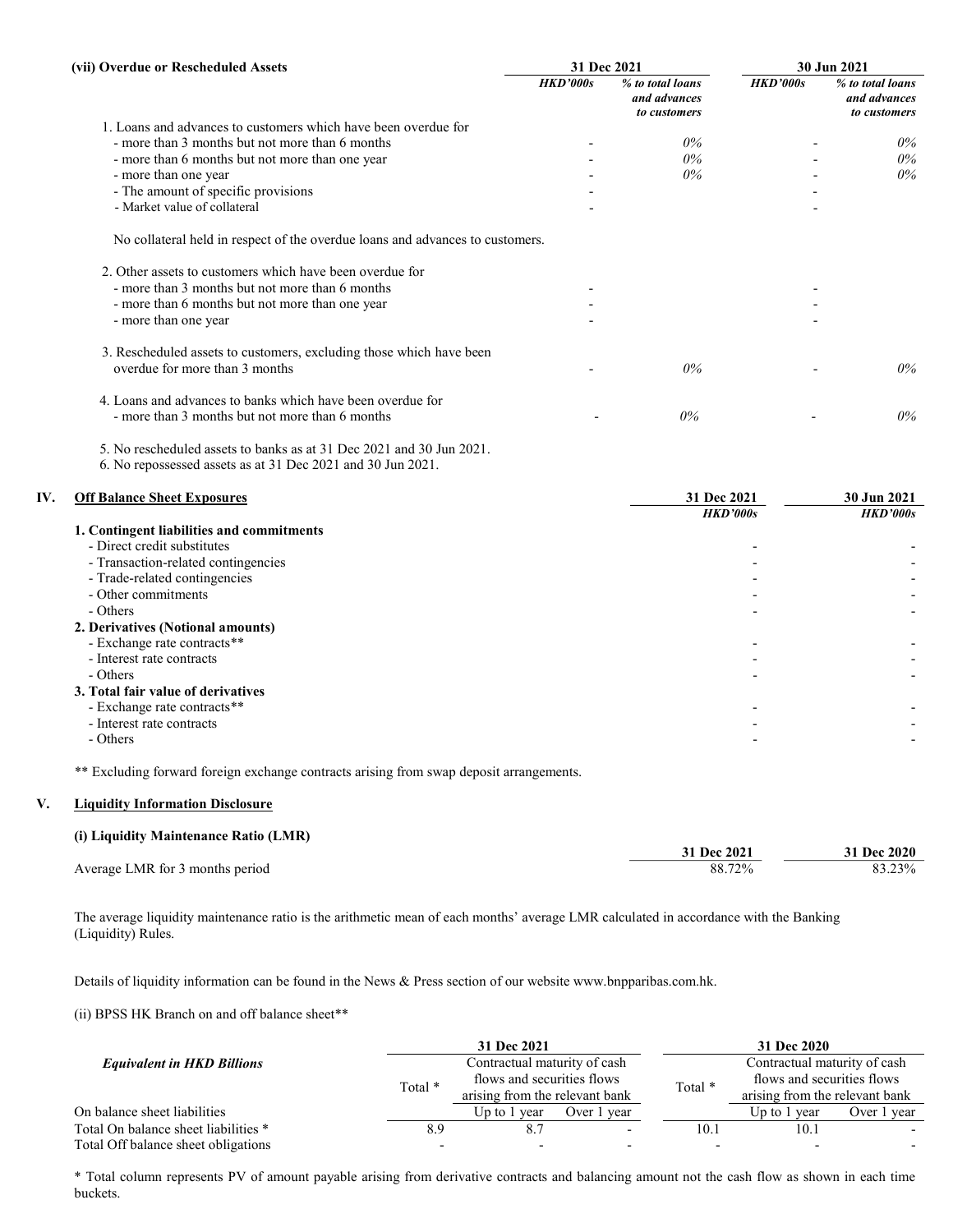|                                   |     | 31 Dec 2021                                                                                             |             |         | 31 Dec 2020                    |             |  |
|-----------------------------------|-----|---------------------------------------------------------------------------------------------------------|-------------|---------|--------------------------------|-------------|--|
| <b>Equivalent in HKD Billions</b> |     | Contractual maturity of cash<br>flows and securities flows<br>Total *<br>arising from the relevant bank |             |         | Contractual maturity of cash   |             |  |
|                                   |     |                                                                                                         |             | Total * | flows and securities flows     |             |  |
|                                   |     |                                                                                                         |             |         | arising from the relevant bank |             |  |
| On balance sheet assets           |     | Up to 1<br>vear                                                                                         | Over 1 year |         | Up to 1 year                   | Over 1 vear |  |
| Total On balance sheet assets *   | 8.9 | 8.8                                                                                                     |             | 10.1    | 10.0                           |             |  |
| Total Off balance sheet claims    |     |                                                                                                         |             |         |                                |             |  |

 \* Total column represents PV of amount receivable arising from derivative contracts and balancing amount not the cash flow as shown in each time buckets.

| Contractual Maturity Mismatch            | v. 1 | . O.,  |
|------------------------------------------|------|--------|
| Cumulative Contractual Maturity Mismatch |      | (0, 1) |

#### (iii) Liquidity exposures and funding needs \*\*

|                                                      | 31 Dec 2021                                                                                                                            |              |                                            | 31 Dec 2020 |              |             |
|------------------------------------------------------|----------------------------------------------------------------------------------------------------------------------------------------|--------------|--------------------------------------------|-------------|--------------|-------------|
| <b>Equivalent in HKD Billions</b>                    | Estimated cash flows arising from<br>selected assets, liabilities and off balance<br>sheet items (based on behavioural<br>assumptions) |              | Estimated cash flows arising from selected |             |              |             |
|                                                      |                                                                                                                                        |              | assets, liabilities and off balance sheet  |             |              |             |
|                                                      |                                                                                                                                        |              | items (based on behavioural assumptions)   |             |              |             |
|                                                      |                                                                                                                                        |              |                                            |             |              |             |
|                                                      | Total                                                                                                                                  | Up to 1 year | Over 1 year                                | Total       | Up to 1 year | Over 1 year |
| Irrevocable loan commitments or facilities granted   |                                                                                                                                        |              |                                            |             |              |             |
| according to estimated dates and amounts of          |                                                                                                                                        |              |                                            |             |              |             |
| drawdown by customers                                |                                                                                                                                        |              |                                            |             |              |             |
| Off balance sheet obligations according to estimated |                                                                                                                                        |              |                                            |             |              |             |
| dates and amounts of payment to customers            |                                                                                                                                        |              |                                            |             |              |             |
| Loans and advances to non-bank customers according   |                                                                                                                                        |              |                                            |             |              |             |
| to estimated dates and amounts of repayment by       |                                                                                                                                        |              |                                            |             |              |             |
| customers                                            |                                                                                                                                        |              |                                            | 0.3         | 0.3          |             |

 This table collects information on the BPSS HK Branch's cash-flow estimations arising from certain assets, liabilities, and off-balance sheet items, taking into account behavioural assumptions relevant to such items. The assumptions are consistent with the assumptions used for LMR calculation.

#### (iv) Concentration limits on collateral pools and sources of funding (both products and counterparties)\*\*

| <b>Equivalent in HKD Billions</b> | 31 Dec 2021  |                    | 31 Dec 2020  |               |  |
|-----------------------------------|--------------|--------------------|--------------|---------------|--|
|                                   |              | As % of total      |              | As % of total |  |
| Significant funding instruments   | Total amount | <i>liabilities</i> | Total amount | liabilities   |  |
| Deposits from customers           | 1.8          | 19.80%             | 1.4          | 13.45%        |  |
| Funding raised from Connected AI  | 3.1          | 34.57%             | 5.2          | 51.56%        |  |
| Funding raised from banks         | 0.7          | 8.20%              | 0.5          | 4.73%         |  |
| Certificates of deposits          |              | $0\%$              |              | 0%            |  |
| Convertible securities            |              | $0\%$              |              | $0\%$         |  |

No concentration limits on collateral pools, therefore, no disclosure.

\*\*Extraction from the HKMA Return on Liquidity Monitoring Tools (Form MA(BS)23).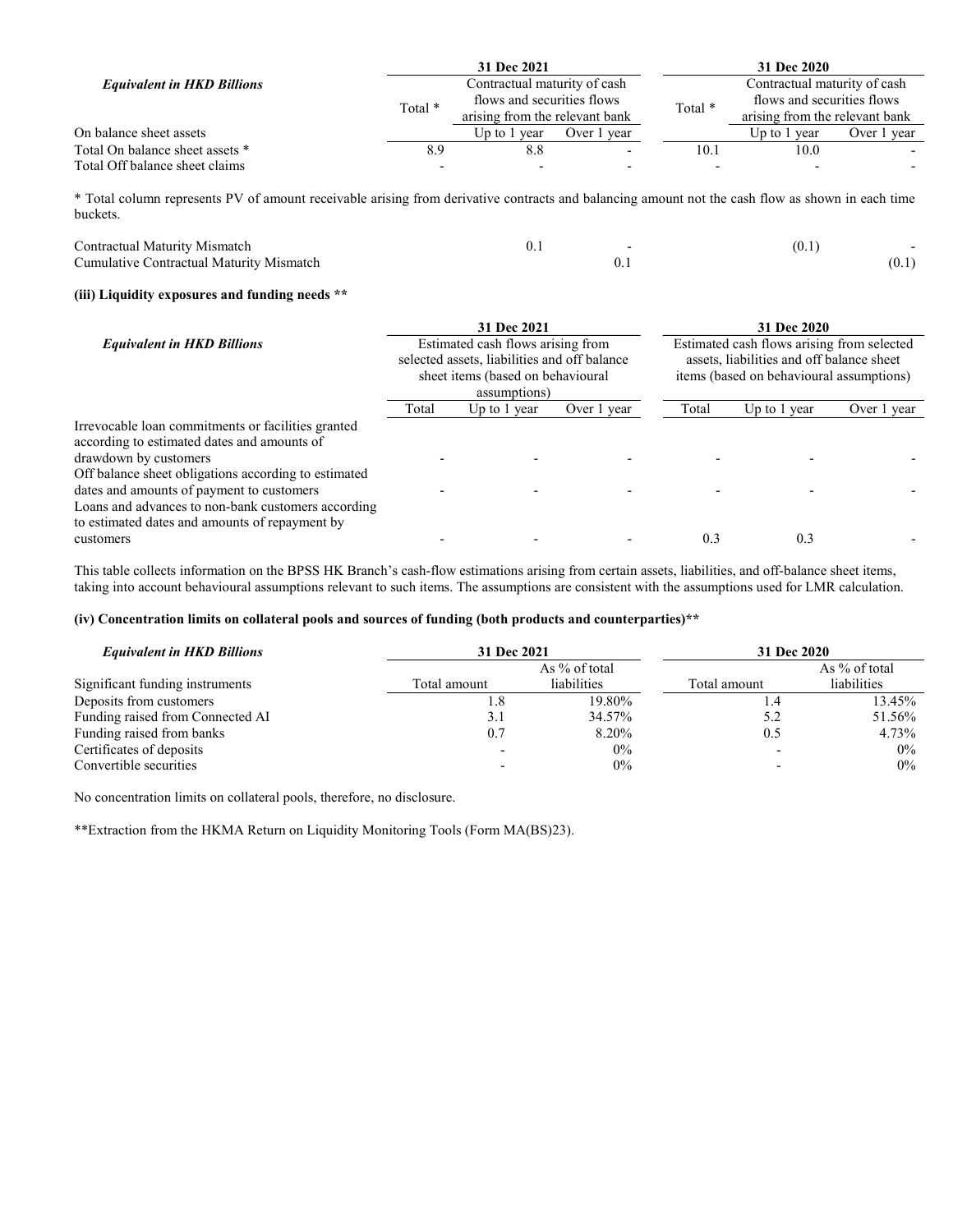#### Liquidity Risk Management

The liquidity risk is the risk of the entity being unable to fulfil its cash or collateral requirements, current or future, foreseen or unforeseen.

Liquidity risk is managed through the Liquidity Risk Framework which is designed to maintain liquidity resources that are sufficient in amount and quality, as well as an adequate and diversified funding profile. This is achieved via a combination of policies (Local & Group), including amongst others regular review, proper governance framework, analysis, stress testing, limit setting and monitoring.

BNP Paribas Securities Services ("BPSS") Hong Kong branch Asset and Liability Committee ("BPSS HK ALCO") is responsible for the oversight of liquidity risk, including:

- Defining the liquidity risk profile and related quantitative guidelines
- Monitoring compliance with regulations
- Steering businesses so that they operate within the funding capacity
- Supervising the liquidity risk monitoring indicators
- Deciding upon and monitoring the execution of the liquidity risk mitigating strategies (funding and liquidity reserves) in business as usual conditions

BPSS HK ALCO frequency is semi-annually and it is chaired by BPSS HK Chief Executive Officer (CEO) with the compulsory participation of representatives from ALM Treasury, Finance, RISK and BPSS Chief Operating Officer (COO).

ALM Treasury is a transversal activity and is responsible for the operational liquidity risk management for all maturities, including intraday, in both business-as-usual conditions and in crisis situation. ALM Treasury activity is governed by ALCO and dedicated policies and procedures, ensuring sound and prudent liquidity management. This activity is under the independent assessment, monitoring and control of RISK.

#### An outline of Contingency Funding Plan (CFP) / Liquidity Contingency Plan (LCP)

Liquidity Contingency Plans (LCPs) are designed to provide a framework to handle a liquidity crisis. The governance of the LCP is based on the ALCO which becomes a Liquidity Crisis Committee (LCC) to monitor the situations, make crisis management decisions and monitor the execution of those decisions.

The LCP Policy describes the circumstances in which the LCP is activated as a result of actual or potential adverse events. Those events are identified by quantitative Early Warning Indicators (EWIs) or a qualitative assessment of the liquidity situation.

Once the LCP is activated, the Liquidity Crisis Committee (LCC) is responsible for the execution of crisis management with the determination of appropriate responses and the coordination of the involved parties. Operationally, LCC mitigation actions essentially consist of strengthening the liquidity situation, if possible, in the emergence phase of a crisis and, if necessary monetizing the Counterbalancing Capacity to offset net cash outflows in a more severe crisis. The LCP sets out a list of potential mitigating actions which the LCC may elect and execute the most appropriate ones, depending on the circumstances. There is no pre-determined program of actions since these vary depending on the type and severity of the crisis.

The list of mitigating actions is diverse to deal with a wide range of adverse circumstances, both systemic and idiosyncratic and LCC would consider the interdependencies and ramifications of its potential actions.

#### Liquidity stress-tests

Internal Liquidity Stress testing (ILST) is part of liquidity risk management of BPSS HK Branch – being part of its overall governance as well as the monitoring indicators. The objective of stress testing is to measure the cash outflows and inflows under severe and plausible crisis scenarios, which allow us to size the Counterbalancing Capacity accordingly.

The Counterbalancing Capacity is composed of cash deposited at the Central Bank and assets that may be monetized in order to raise cash. The final output allows assessing the potential for net liquidity shortfalls under liquidity stressed circumstances for multiple horizons. The ILST assumptions are described in the ILST Policy which is reviewed annually and submitted to ALCO for approval. ILST results are computed monthly on different time horizons and using three types of scenarios (idiosyncratic, systemic crisis, and combined crisis scenarios) and reviewed by ALCO who is acting as a decision-maker on appropriate responses - should the results be deemed unsatisfactory.

#### Funding Strategy

#### Group Overall Framework

At Group level, internal liquidity risk management and internal monitoring are based on a range of indicators at various maturities. These indicators are measured on a regular basis by currency and maturity. The monitoring indicators relate to the funding needs of the Group's businesses under both normal and stressed conditions. These monitoring indicators are part of the Group's budget planning exercise with set objectives that are routinely monitored (monthly).

The funding needs associated with the activity of the Group's businesses are managed in particular by measuring the difference between commercial funding needs (customer loans and overdrafts, trading assets) and commercial funding resources (customer deposits, sale of the Group's debt securities to customers, etc.). This indicator makes it possible to measure the business lines' liquidity consumption under a normal business scenario. It is supplemented by indicators to measure the funding needs of the business lines in one month and one year depending on the assumptions defined by European regulations in force (Liquidity Coverage Ratio) or anticipated in a one-year perspective (Net Stable Funding Ratio). In addition to this commercial funding need indicators, the Group closely monitors the Counterbalancing Capacity and the funding provided by ALM Treasury, as well as the Group's structural resources (i.e. net own funds).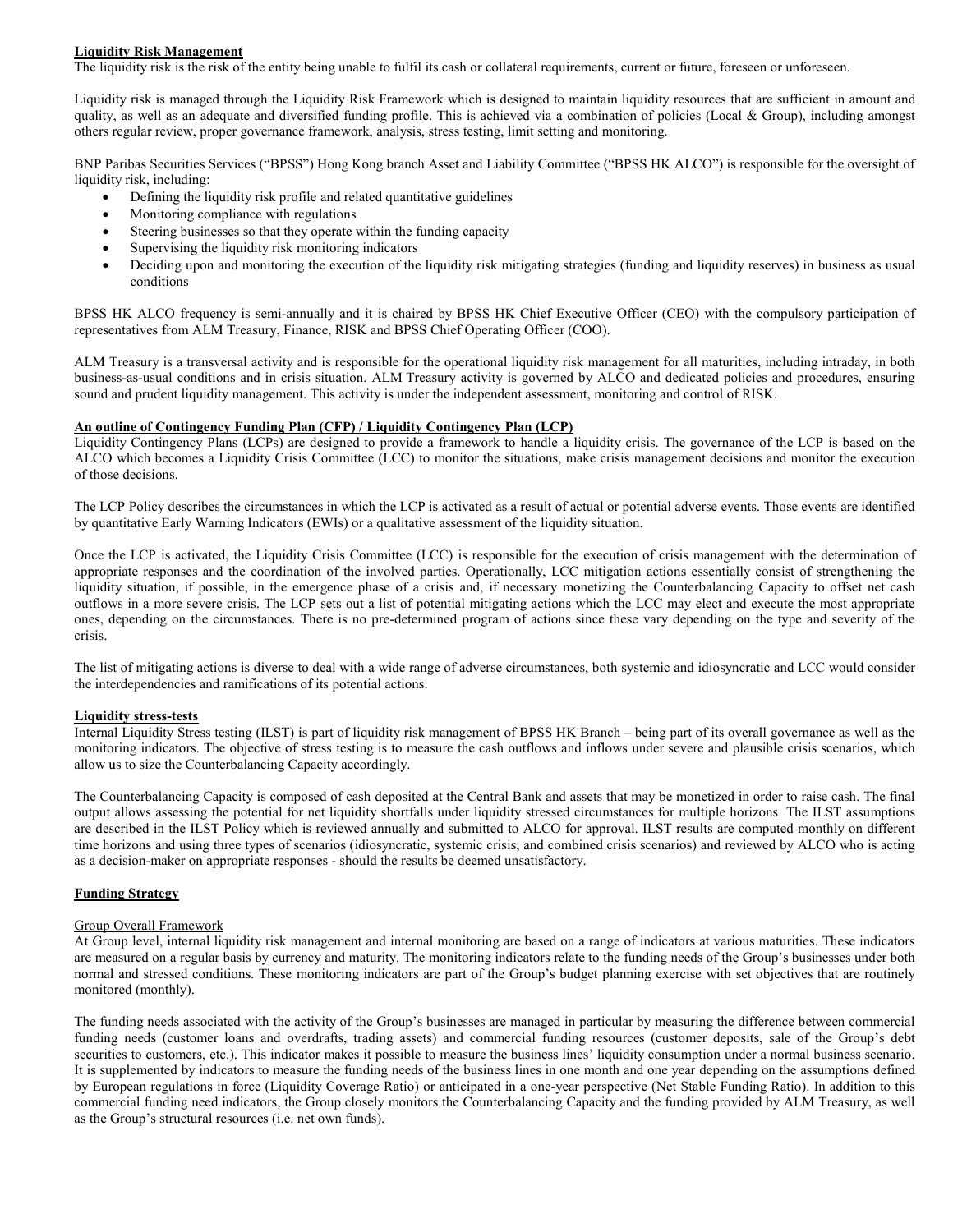Business lines' consumption of liquidity is fully factored in the Group's budget process, wherein each business line estimates its future liquidity needs, in keeping with its profitability targets and capital consumption objectives. During the iterative budget process, liquidity consumption objectives are allotted to the business lines, taking into account the funding provided by ALM Treasury and structural resources, in line with the Group's overall target. This process is regularly reviewed, monitored and adjusted as appropriate throughout the year by the Group ALCO.

All of the Group's assets and liabilities are subject to internal liquidity pricing, the principles of which are decided by the Group ALCO and aim to take account of trends in the cost of market liquidity and the balance between assets and liabilities within the Group's development strategy.

At BPSS HK Branch level, those principles are implemented through the below framework

- A daily and intraday liquidity forecast to monitor the soundness of funding obligations.
- Quarterly Liquidity Stress Tests
- The set-up of Early Warning Indicators (EWIs) to help identifying potential deterioration of the branches liquidity position.
- A yearly Funding Plan validated by ALCO.

#### Wholesale funding monitoring indicators

The Group has adopted a broad definition of wholesale funding, covering all funds excluding those provided by:

- retail customers, SMEs and corporates;
- institutional clients for their operating needs (e.g. portion needed for custody management);
- monetary policy and funding secured by market assets.

This definition is broader than market funding. For example, it includes medium- to long-term debt placed in funds for individuals and, in the shortterm portion, non-operating deposits in the Securities Services business.

The Group has a conservative policy for the management of its wholesale funding by ensuring that it does not depend on very short-term funding and diversifying these funding sources.

Thus at Group level, wholesale funding with an original maturity of less than one month, so-called very short-term wholesale funding, is systematically "sterilized" by being placed in immediately-available deposits in central banks so that they are not used to fund the Group's business.

The Group ensures that short-term wholesale funding (with original maturity of between 1 month and one year) is diversified in terms of counterparty, business sector and residual maturity. Any excess concentration on one of these criteria is systematically "sterilized" and placed in central bank deposits. Medium- to long-term wholesale market funding (with original maturity over 1 year) is diversified in terms of investor type, distribution network, financing programme (secured or unsecured), and by geographical area to ensure diversification. Furthermore, the Group aims to optimize the term structure of its funding operations.

At BPSS HK Branch level, the same principles apply with a main focus on Short-Term Wholesale Funding (operational deposits) arising from custody and clearing activates.

#### Medium- to long-term liquidity position

The medium-to long-term liquidity positions are measured regularly at Group level by entity and by currency to evaluate the medium-to long-term resources and uses. To this end, each balance sheet item is given a maturity in an economic approach using models and conventions offered by ALM Treasury and reviewed by the RISK Function, or a regulatory approach by applying standardized weightings of the Net Stable Funding Ratio as anticipated for its application in Europe.

At BPSS HK Branch level, due to the nature of the custody and clearing activates offered, the local branch does not engage in MLT loans or deposits.

#### Liquidity Reserve

At Group level, the liquidity reserve consists of assets held by ALM Treasury and the capital market businesses. The liquidity reserve comprises:

- deposits with central banks;
- available assets that can be immediately sold on the market or through repurchase agreements;
- available securities and receivables that can be refinanced with central banks

At BPSS HK Branch level, the liquidity reserve is monitored on a daily basis.